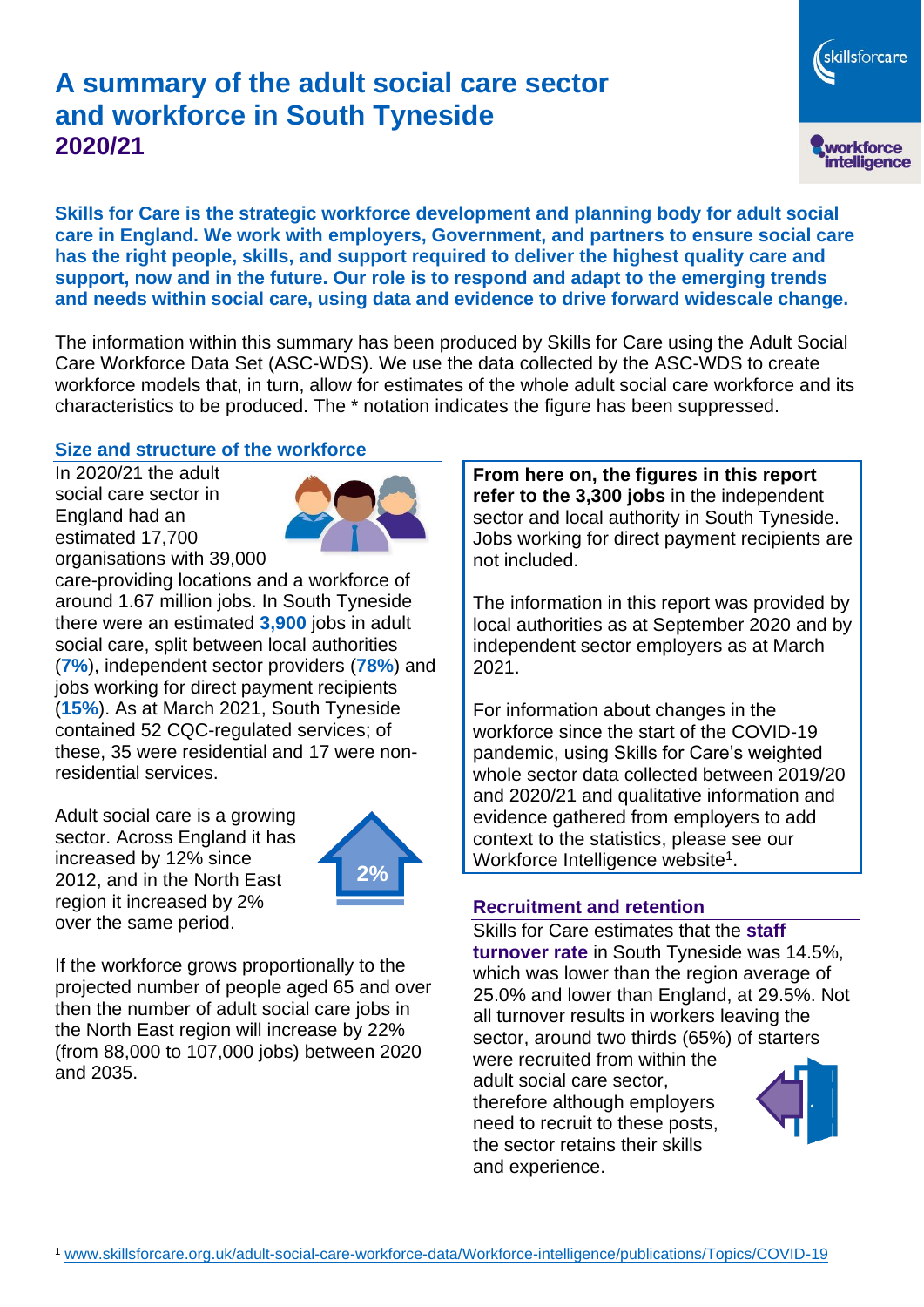Adult social care has an experienced 'core' of workers. Workers in South Tyneside had on average **8.8 years of experience in the sector** and 86% of the workforce had been working in the sector for at least three years.

Using both workforce intelligence evidence and our links with employers and stakeholders across England, we know that recruitment and retention is one of the largest issues faced by employers. We have many resources and tools available to help, for example the 'Values-based recruitment and retention toolkit'<sup>2</sup> and 'Seeing potential: widen your talent pool'. <sup>3</sup> For more information please visit: [www.skillsforcare.org.uk/recruitment-retention](http://www.skillsforcare.org.uk/recruitment-retention)

# **Employment information**

We estimate South Tyneside had **3,300** adult social care jobs employed in the local authority and independent sectors. These included 200 managerial roles, 125 regulated professionals, 2,500 direct care (including 2,200 care workers), and 450 othernon-care proving roles.

The average number of **sickness days** taken in the last year in South Tyneside was 9.5, (10.2 in North East and 9.5 across England). With an estimated directly employed workforce of 3,200, this would mean employers in South Tyneside lost approximately **30,000 days to sickness in 2020/21**. In England levels of staff sickness have nearly doubled over the course of the pandemic between 2019/20 and 2020/21, in total around 6 million extra days were lost to sickness than in the year before.

Around one third (38%) of the workforce in South Tyneside were on zero-hours contracts. Around a half (52%) of the workforce usually worked full-time hours and 48% were parttime.

# **Chart 1. Proportion of workers on zero hours contracts by area**

England North East South Tyneside



# **Workforce demographics**

The majority (86%) of the workforce in South Tyneside were female, and the average age was 44.2 years old. Workers



aged 24 and under made up 8% of the workforce and workers aged over 55 represented 29%. Given this age profile approximately 950 people will be reaching retirement age in the next 10 years.

Nationality varied by region, in England 83% of the workforce identified as British, while in the North East region this was 96%. An estimated 96% of the workforce in South Tyneside identified as British, 2% identified as of an EU nationality and 2% a non-EU nationality, therefore there was a similar reliance on EU and non-EU workers.

# **Pay**



Table 1 shows the full-time equivalent annual or hourly pay rate of selected job roles in South Tyneside (area), North East (region) and England. All

figures represent the independent sector as at March 2021, except social workers which represent the local authority sector as at September 2020. At the time of analysis, the National Living Wage was £8.72.

#### **Table 1. Average pay rate of selected job roles by area**

|                                 | <b>England</b> | Region  | Area    |
|---------------------------------|----------------|---------|---------|
| Full-time equivalent annual pay |                |         |         |
| Social Worker <sup>t</sup>      | £37,100        | £35,000 | £35,100 |
| Registered nurse                | £33,600        | £32,400 | £32,400 |
| Hourly pay                      |                |         |         |
| National Living<br>Wage         | £8.72          | £8.72   | £8.72   |
| Senior care worker              | £10.00         | £9.79   | £9.88   |
| Care worker                     | £9.29          | £9.05   | £9.03   |
| Support and<br>outreach         | £9.53          | £9.36   | £9.37   |

†Local authority social workers only.

Please note that pay varies by sector, with local authority pay generally being higher than independent sector pay.

[www.skillsforcare.org.uk/vba](http://www.skillsforcare.org.uk/vba)